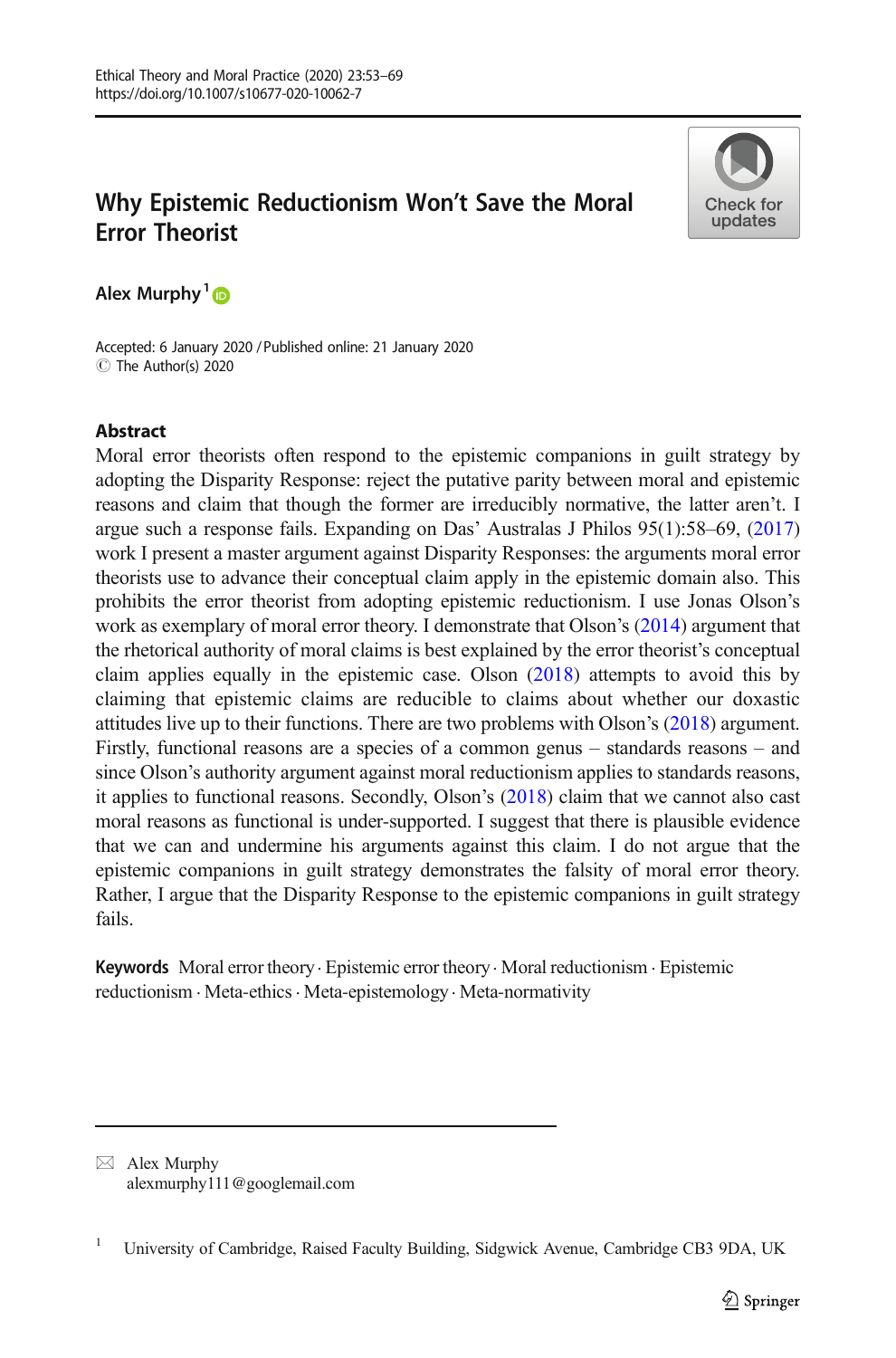# 1 Introduction

Moral error theory is the view that our everyday moral discourse commits us to the existence of irreducibly normative reasons but that since there are no such things, our discourse is systematically mistaken.<sup>1</sup> J. L. Mackie claimed that the most effective response to moral error theory would be to introduce "companions in guilt." <sup>2</sup> One prominent companion discussed in recent years has been epistemic reasons, leading to the epistemic companions in guilt strategy.<sup>3</sup> This strategy attempts to lend credibility to moral reasons by demonstrating their similarity to epistemic reasons whose existence we should not reject. One way to dismiss this strategy is to reject the parity and claim that though moral reasons are irreducibly normative, epistemic reasons are not. Call this the *Disparity Response* to the epistemic companions in guilt strategy.

Moral error theorists argue for the conceptual part of their view by claiming that the best explanation for the apparent authority of our moral discourse is that our common-sense conception of moral discourse implies that moral judgements are irreducibly normative.<sup>4</sup> These arguments apply equally, however, to our epistemic discourse. If they show that we take our moral claims to be irreducibly normative, then they do so for our epistemic claims too. The error theorist's own arguments deny her the Disparity Response. This is the master argument against the Disparity Response.<sup>5</sup>

There are two ways to respond to this argument. The first is to find a profile for epistemic reasons which makes them immune from the arguments moral error theorists use to support the conceptual claim. The second is to find more fine-grained arguments for the conceptual claim that only apply to moral reasons.

I demonstrate the potency of the master argument by using Jonas Olson's work as exemplary of moral error theory.<sup>6</sup> The difficulties facing Olson illustrate a general tension in the combination of moral error theory and epistemic reductionism. Olson [\(2018\)](#page-16-0) adopts the first response to the master argument. I argue that this fails.

In §2–3 I make some preliminary remarks, introduce some terms and distinctions and explain the dialectical background to, and motivation for, this discussion. In §4 I discuss Olson's move towards the Disparity Response. In §5–8 I discuss the parity between moral and epistemic reasons and reject Olson's ([2018](#page-16-0)) disparity response. I present the master argument against the Disparity Response in §9.

# 2 Preliminaries

Firstly, a note on reasons. I follow contemporary orthodoxy in supposing that if there are any primitive normative concepts, then the concept of a *reason* is the only one.<sup>7</sup> I additionally

<sup>&</sup>lt;sup>1</sup> This is the particular kind of moral error theory that concerns me here.<br><sup>2</sup> (1990/1977 n 39) Interestingly Mackie discusses error theory first in

 $2 \times 1990/1977$ , p.39). Interestingly, Mackie discusses error theory first in his ([1946](#page-16-0)).<br> $3$  Especially after Cuneo [\(2007\)](#page-15-0).<br> $4$  That this is the common-sense conception does not require that people understand or use term 'irreducibly normative.'<br>  $\frac{5}{1}$  Inspired by Das [\(2017\)](#page-15-0).<br>  $\frac{6}{2011}$ , 2014, 2018).

 $^7$  This orthodoxy is established by authors like Scanlon [\(1998\)](#page-16-0) and Parfit [\(2011\)](#page-16-0). See Broome [\(2013\)](#page-15-0) and Manne [\(2014\)](#page-16-0) for alternatives. My argument need not depend on reasons primitivism of the sort stated, I adopt it for dialectical ease of presentation.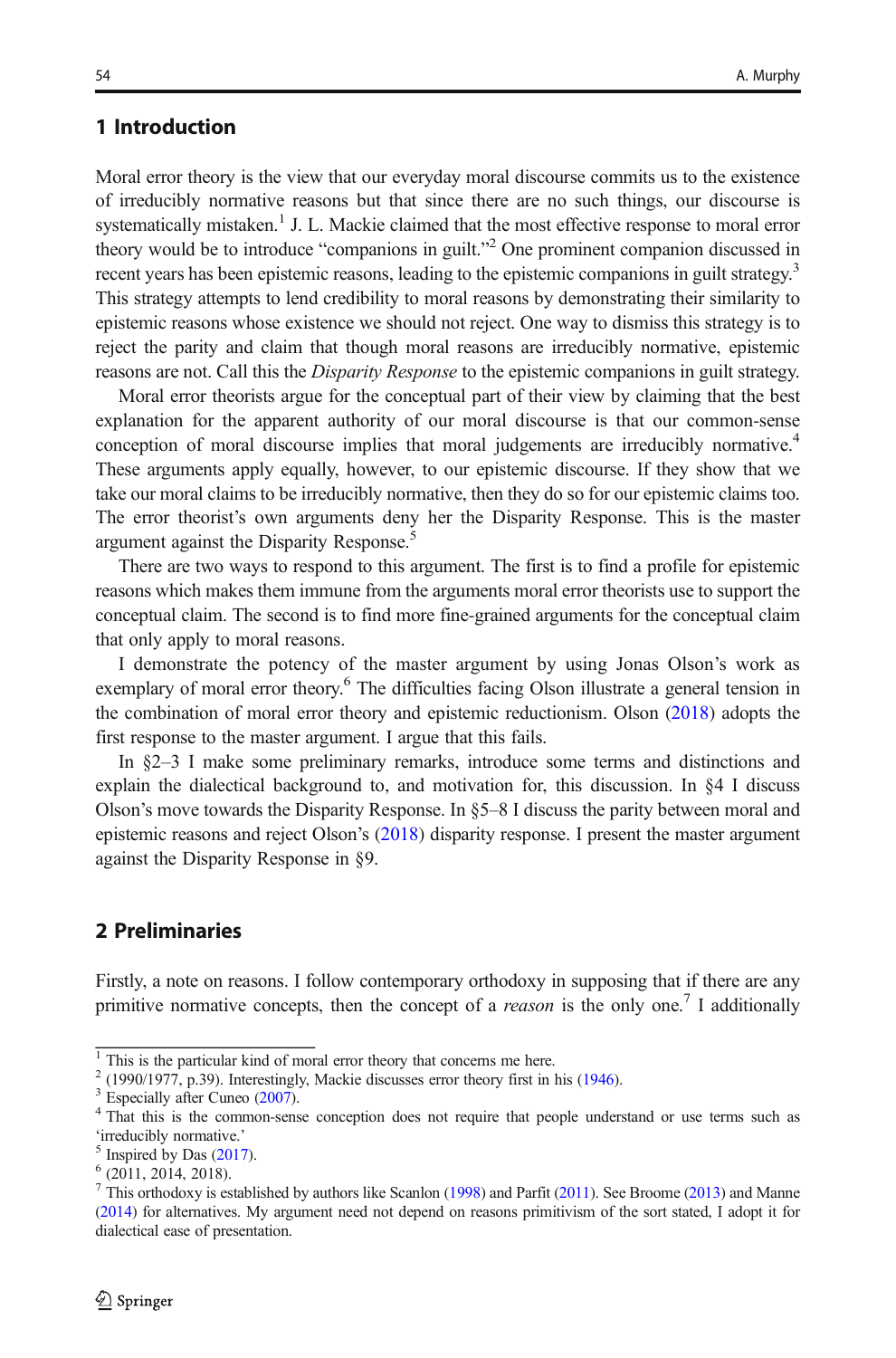accept the common assumption that normative reasons are facts, $\delta$  and that they stand in favouring relations to courses of behaviour.<sup>9</sup>

Secondly, a notion that plays a key role in this literature is metaphysical *queerness*. The idea that moral reasons are queer is presented, by error theorists, as reason to think they do not exist. What it is for an entity to be queer in the relevant way is not our concern. It is what makes moral reasons queer that interests us. There is debate on this, but the kind of error theory considered here claims it is their irreducible normativity.<sup>10</sup> A reason is irreducibly normative iff the favouring relation, in which it stands to the relevant behaviour, is irreducibly normative – i.e. cannot be described (or analysed) in purely descriptive terms. There is no conceptual space to ask whether an irreducibly normative reason should be a consideration for us; it simply is. A reason is categorical iff it is irreducibly normative.

#### 3 The Problem

The problem we are concerned with begins with linguistic phenomena in need of explanation. We say things about what we, individually or collectively, should do - what we have reason to do.<sup>11</sup> This includes claims about both how we should act and what we should believe (and why). Following Cuneo [\(2016\)](#page-15-0) let us call sentences which incorporate paradigmatically moral terms such as 'wrong', 'obligatory', 'fair' etc. in the predicate position moral sentences. Call commonplace, and sincere, uses of such sentences our *everyday moral discourse*. Similarly, sentences that incorporate paradigmatically epistemic terms such as 'rational', 'warranted' or 'justified' in the predicate position are epistemic sentences and commonplace, and sincere, uses of such sentences constitutes our everyday epistemic discourse.<sup>12</sup> Our everyday moral and epistemic discourse needs explanation in two senses. Firstly, we need an explanation of what we think we are doing when we utter moral/epistemic sentences. Secondly, we need an explanation of whether we are successful.

The first *explanandum* requires an exploration of our common-sense conception of these discourses. Cuneo [\(2007](#page-15-0)) suggests that our common-sense conception is constituted by platitudes of two sorts – content and authority.

The content platitudes state that any non-deviant moral or epistemic system must involve substantive propositions like the following:  $\langle$ It is wrong to kill recreationally> or  $\langle$ It is wrong to disregard evidence out of laziness>. The content platitudes roughly delineate the norms that feature in our common-sense conception of proper moral/epistemic practice.

The authority platitudes concern the normative force of moral and epistemic facts  $-$  if there are any. They tell us that moral and epistemic facts have two features. Firstly, they are *prescriptive –* they indicate reasons for us to behave in certain ways. Secondly, they are authoritative – the reasons that they indicate are irreducibly normative.

With respect to the second *explanandum*, I concern myself with two positions. The first is error theory which has two stages:

<sup>8</sup> For a discussion of this see Glüer-Pagin and Wikforss [\(2017](#page-16-0)). <sup>9</sup> Like Olson ([2014](#page-16-0)) I understand 'behaviour' broadly – including doxastic behaviour like forming beliefs. For exemplar formulations of the favouring relation – Bedke ([2010](#page-15-0), p.48) or Cuneo ([2007](#page-15-0), p.65).<br><sup>10</sup> For an example of such debate compare Brink ([1984](#page-15-0)) and Garner [\(1990\)](#page-16-0).<br><sup>11</sup> In addition, there are mental phenomena – we thin

conceptual claim tend to focus on the linguistic phenomena and therefore so do I.

<sup>&</sup>lt;sup>12</sup> These are intended as working definitions.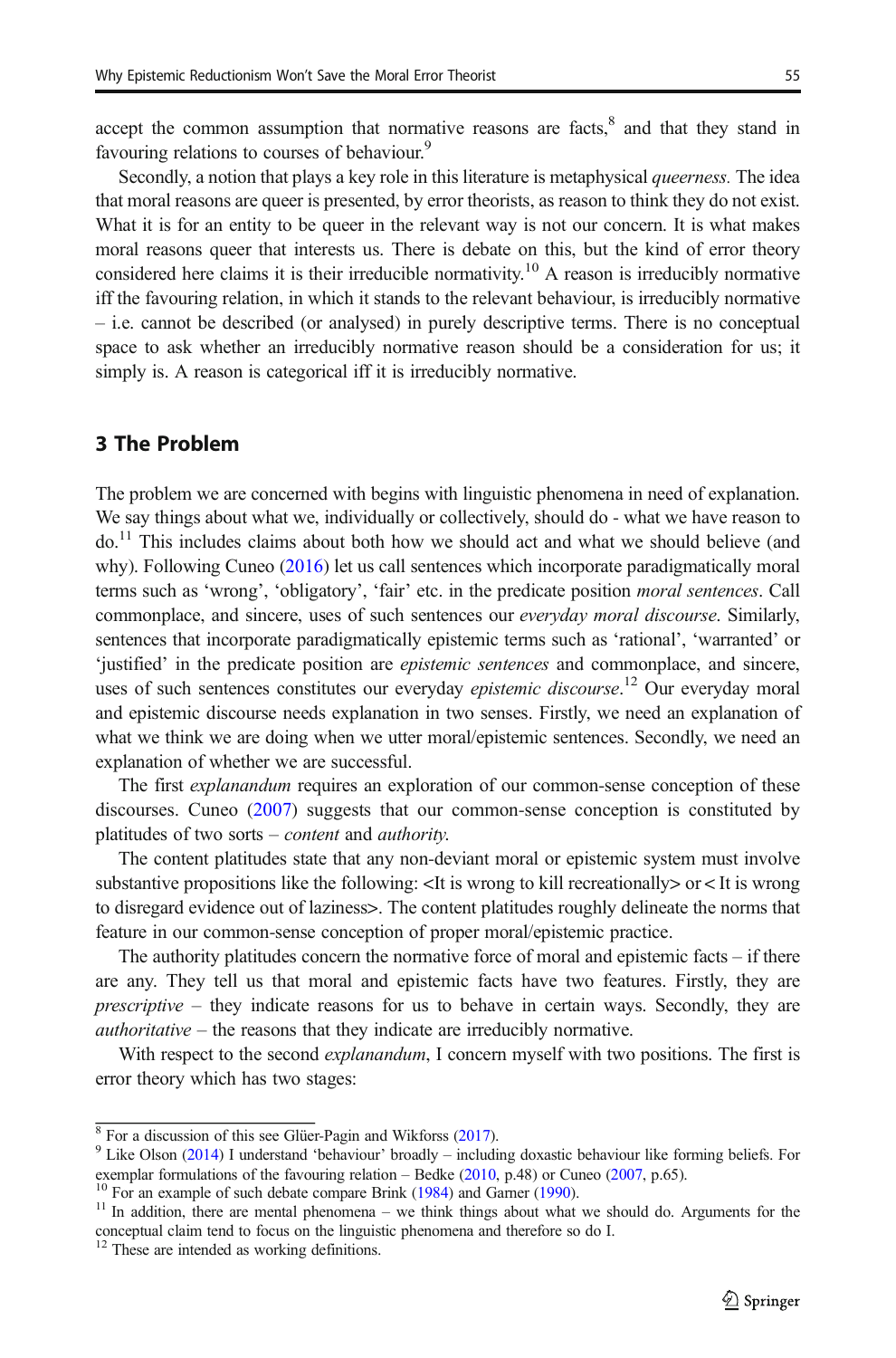- 1. Conceptual: Our everyday moral discourse involves commitment to the irreducible normativity of moral reasons.
- 2. Ontological: There are no irreducibly normative reasons.

The conceptual claim affirms commitment to the authority platitudes. When this is combined with the ontological claim (2) the result is that our moral discourse (and thought) is systematically erroneous. Moral discourse attempts to represent irreducible moral reasons but since there are no such things, it is erroneous. Epistemic error theory is an epistemic analogue of moral error theory, holding that our epistemic discourse commits the same systematic ontological error. This is the form of error theory Olson proposes and, since I use his work as exemplary, it is the form I engage with.<sup>13</sup>

The second is reductionism.<sup>14</sup> Moral reductionism is the view that moral reasons exist and are reducibly normative. As Cuneo [\(2007\)](#page-15-0) points out, reductionist accounts reject the authority platitudes.<sup>15</sup> Epistemic reductionism is an epistemic analogue of moral reductionism.

Error theory and reductionism differ in that the former views our talk, and thought, of reasons as regarding irreducibly normative reasons whereas the latter does not.<sup>16</sup> The view that concerns me here is the combination of *moral* error theory and *epistemic* reductionism. This combination is of dialectical interest because it is used as a response to the epistemic companions in guilt strategy.

The epistemic companions in guilt strategy attempts to defend the credentials of moral reasons by establishing a parity with epistemic reasons. The problematic feature of both is that they are irreducibly normative. The argument runs as follows:

- 1. Parity Premise: If the arguments for moral error theory establish its truth, then they (or relevant analogues) establish epistemic error theory.
- 2. Epistemic Existence Premise: Epistemic error theory is false.
- 3. Conclusion: Arguments for moral error theory do not establish the truth of moral error theory.<sup>17</sup>

One rejoinder to this argument is the Disparity Response: reject the Parity Premise and claim that though moral reasons are irreducible, epistemic reasons aren't.

I argue that this response is unsatisfactory. Prima facie evidence for the Parity Premise shows that those who wish to reject it are required to provide arguments for doing so. Moral error theorists cannot provide such arguments without contradicting their support for the conceptual claim.

I do not claim to show that the error theorist cannot escape or defuse the epistemic companions in guilt strategy, but only that this attempt at doing so fails. The error theorist

<sup>&</sup>lt;sup>13</sup> Cowie ([2019](#page-15-0), ch. 1) explains how it differs to an error theory based on the non-existence of categorical reasons.

<sup>&</sup>lt;sup>14</sup> I have in mind unobvious analytic reductionism, knowable a priori, though my argument doesn't rely on this. <sup>15</sup> One might object that metaphysical reductionism about moral/epistemic reasons is consistent with the vi that our common-sense conception includes the authority platitudes. This, however, would be an error theory (though not the one that concerns us). It would be the view that when discussing moral/epistemic issues we are not only ontologically mistaken but also semantically mistaken in that it refers to something other than what was intended. I therefore do not consider this position a form of reductionism.

<sup>&</sup>lt;sup>16</sup> As Das puts it, the difference "concerns the conceptual profile of... reasons" ([2017,](#page-15-0) p.58). <sup>17</sup> Cowie's ([2014](#page-15-0)) formulation.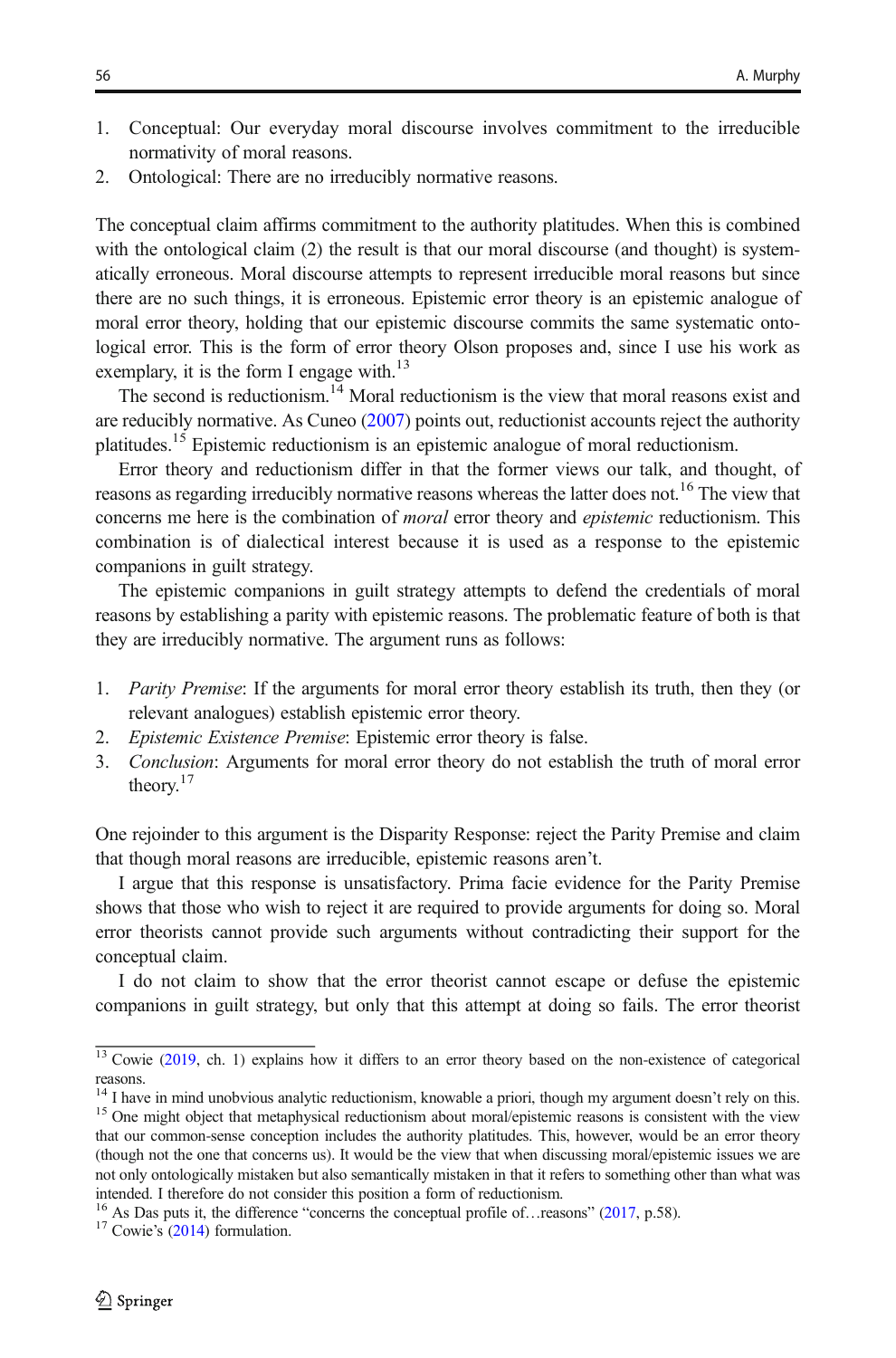may choose to reject the Epistemic Existence premise.<sup>18</sup> This is a radical and intuitively unattractive position however.<sup>19</sup> We should take the epistemic companions in guilt argument seriously. Figure [1](#page-5-0). maps out the relevant conceptual space:

#### 4 Reducible Reasons and Olson's Move to the Disparity Response

Olson defends an error theory regarding irreducibly normative favouring relations; his work provides an informative case study because of his recent shift towards the Disparity Response.

Previously Olson [\(2014](#page-16-0)) conceded the Parity Premise and defended both moral and epistemic error theory. He argued that the consequences of accepting epistemic error theory are not as undesirable as they seem. In this response Olson presents a distinction relevant to our current concerns.

Olson [\(2014\)](#page-16-0) claimed that 'reason' is equivocal between an irreducible and reducible sense. He countenances two types of reducible reasons: *hypothetical* and *conventional* reasons.<sup>20</sup> To say that some agent, A, has hypothetical reason to p is to say that A has some goal/desire which would be (likely) fulfilled were she to p. Hypothetical reasons are understood as reducible to empirical claims about the agent's desires and means of bringing about their satisfaction.<sup>21</sup>

Conventional reasons are reducible to claims about what is in accordance with, or in violation of, conventions. For example, according to the rules of soccer, outfield players are prohibited from using their hands to control the ball. This gives Lionel Messi a conventional reason not to use his hand whilst playing. This reduces to the claim that doing so would be in violation of the rules of soccer.

A reductionist is hypotheticalist or conventionalist depending on whether they claim that the relevant reasons are hypothetical or conventional. Note that, reducible reasons only apply to those who meet certain conditions – having the relevant desires or engaging in the relevant activity.

Olson's ([2018](#page-16-0)) response to the epistemic companions in guilt strategy is different. Though Olson still believes that the consequences for holding epistemic error theory are not as undesirable as Cuneo suggests, he leaves this to one side. He favours epistemic reductionism, over epistemic error theory, but remains a moral error theorist. As such he adopts the Disparity Response. I shall show that Olson's ([2018](#page-16-0)) response fails and extract a master argument against the Disparity Response from it.

## 5 Prima Facie Support for the Parity Premise

To set the scene for the master argument I shall establish that there is prima facie evidence in favour of the Parity Premise. The burden of proof, therefore, lies with those who wish to reject it.

 $\frac{18}{18}$  E.g. Streumer [\(2017\)](#page-16-0) endorses meta-normative error theory.<br>
<sup>19</sup> See Cuneo [\(2007,](#page-15-0) p.117–120).<br>
<sup>20</sup> Olson calls conventional reasons "reasons reducible to correctness norms" ([2014](#page-16-0), p.159), my use of 'conven-

tional reasons' is to avoid confusion in later sections.<br><sup>21</sup> This interpretation is contested. My interpretation is more stringent than Joyce's ([2001](#page-16-0), p.122). Furthermore, Bedke [\(2010\)](#page-15-0) claims that hypothetical reasons are irreducibly normative.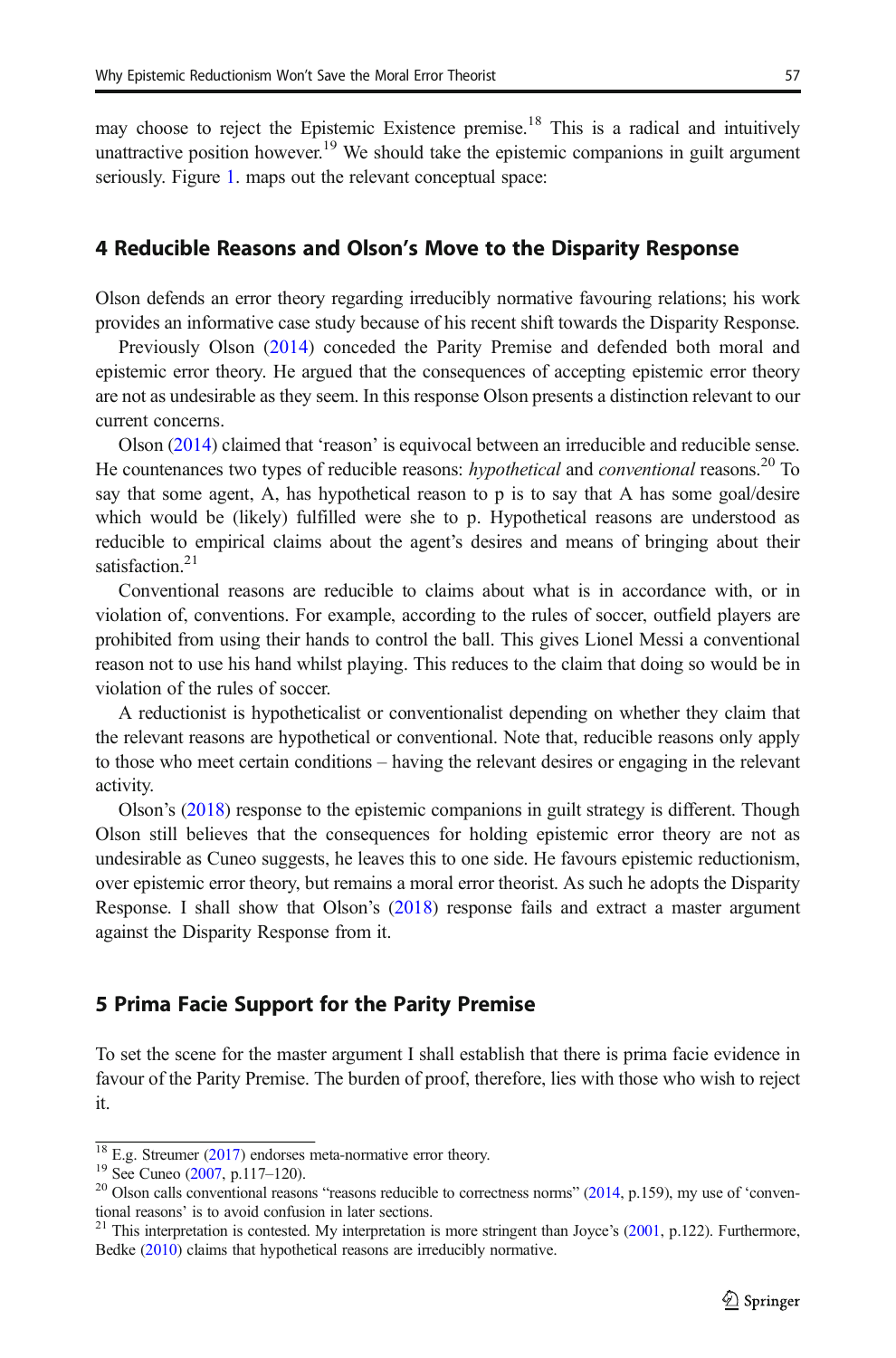<span id="page-5-0"></span>

Fig. 1 Mapping the relevant positions

There are many different considerations in favour of the Parity Premise. I present here the two that I find most convincing.<sup>22</sup> The first is that both epistemic and moral reasons seem to be categorical – they seem to apply to us independently of our desires and commitments in a way that marks them as irreducibly normative. Consider two paradigmatic cases of an agent having a reason. First, an epistemic example:

Train: I look at the departure board. It says that my train leaves at 0825. Surely this evidential consideration is a normative reason for me to believe that the train leaves at 0825...whether or not I want to believe that my train leaves at 0825. So, the normative reason is...categorical.<sup>23</sup>

Contrast this to the following example of an agent having a moral reason:

Help: I see a child struggling to swim in a pond. Nobody else is around and she will die if nobody intervenes. This fact is a normative reason for me to save her and surely this is so, whether or not I want to save her. So, the normative reason is categorical.

In *both* these cases it seems that the relevant reason is categorical – it applies independently of my desires or commitments. Consider the following two conversations as further evidence. First the epistemic case:

#### Fanatic:

- A: 'You should believe the theory of evolution.'
- B: 'Why?'
- A: 'There is more evidence for it than for competing theories.'
- B: 'I don't care about evidence.'
- A: 'That doesn't matter, you still should believe the theory of evolution!'

Second, the moral case:

 $rac{22}{22}$  For others – Kearns and Star ([2009](#page-16-0), p.220–22).<br><sup>23</sup> Cowie ([2016](#page-15-0), p.117).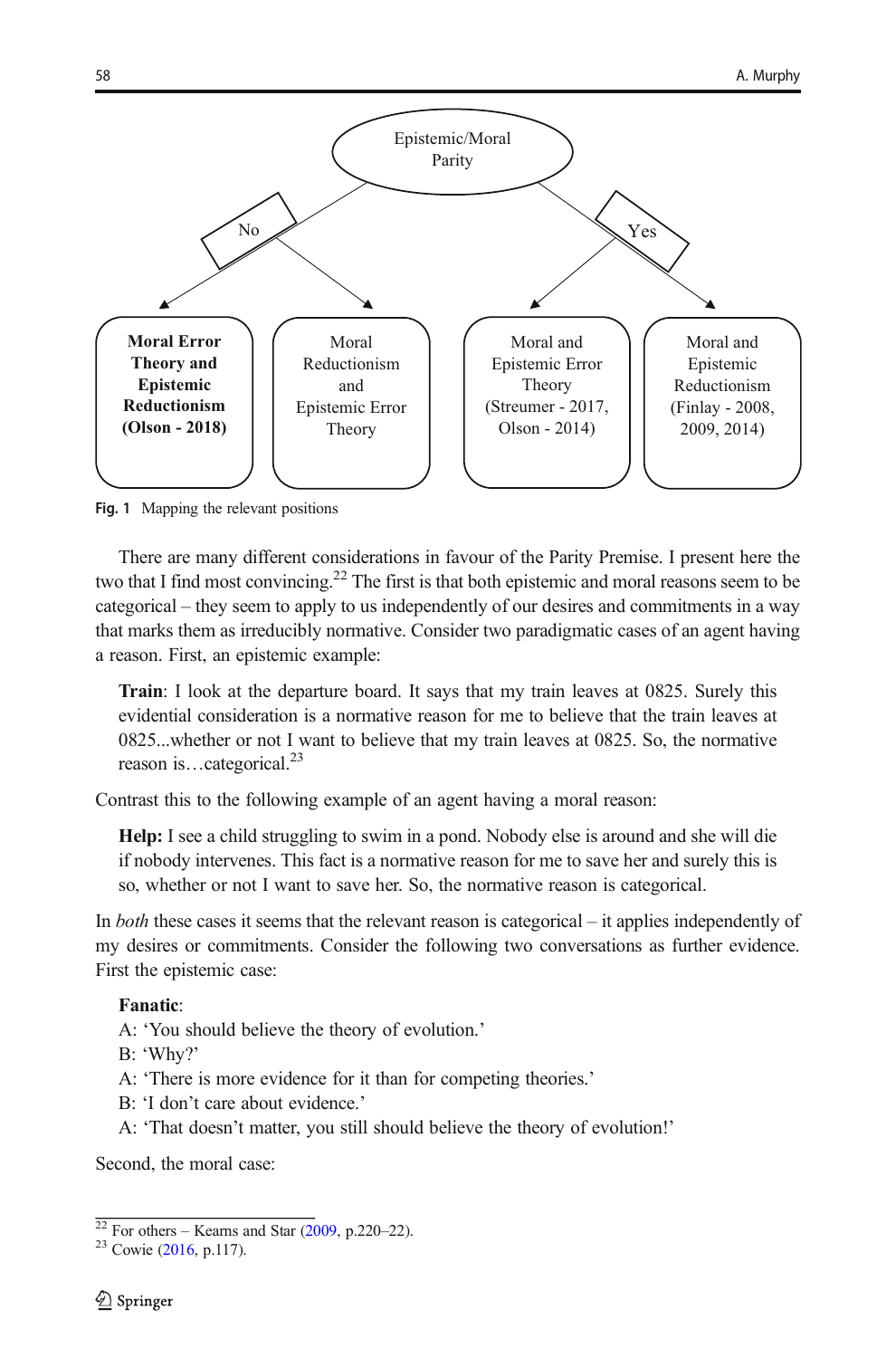#### Liar:

A: 'You should not have lied!'

- B: 'Why not?'
- A: 'Lying is morally wrong.'
- B: 'I don't care about morality.'
- A: 'That doesn't matter, you still shouldn't have lied!'

In both cases A's final response suggests that the relevant reason is categorical. It doesn't matter what desires or commitments B has, the reasons still intuitively apply. In both sets of examples, epistemic and moral reasons seem to mirror each other. That both moral and epistemic reasons seem to be categorical suggests that they are *both* irreducibly normative.<sup>24</sup>

The second consideration in support of the Parity Premise is the structural isomorphism between moral and epistemic reasons. Cuneo [\(2007\)](#page-15-0) observes that moral and epistemic reasons share what he labels appraisable entities and modes of response.

Starting with the former, our normative appraisal gives rise to reasons to adopt certain courses of behaviour. Let us call any entity that is open to moral assessment a morally appraisable entity – analogously in the epistemic case. There is vast overlap between morally and epistemically appraisable entities. It is not simply that moral appraisals apply to actions and intentions whereas epistemic appraisals apply to beliefs. Rather they both apply to a wide range of entities – institutions, persons, intentions, actions, propositional attitudes, emotions, character traits, etc.

Let us use the term 'mode of response' to refer to the sorts of responses that reasons favour. For instance, a reason may favour the formation of a propositional attitude or the execution of an action. Cuneo points out that there will be significant overlap between the class of all and only the modes of response moral reasons favour, and the analogous epistemic class. It is not the case that moral reasons favour only the formation of intentions and the execution of actions whereas epistemic reasons favour only the formation of propositional attitudes. Rather epistemic and moral reasons, respectively, favour all sorts of responses.

We can reformulate Cuneo's observation as follows – consider the following schema (where X is an appraisable entity and Y a mode of response):

The moral/epistemic appraisal of X gives rise to a moral/epistemic reason to Y.

Moral appraisal gives rise to moral reasons, epistemic appraisal gives rise to epistemic reasons. Cuneo is pointing out that we shouldn't think a certain kind of entity should replace X and Y when considering moral reasons but a different kind should when considering epistemic reasons.

Consider the following examples. The first pairs a moral reason with an appraisable entity and mode of response which appear better suited to an epistemic reason:

Example 1: Gemma's belief that her son is missing gives her a moral reason to hope that he is still alive.

 $24$  It may be objected that one can derive different conversational evidence in the epistemic case. For example, it may be implausible that A would respond to B in such a way if they were discussing B's putative reason to believe a trivial truth. I put this aside noting that such a case should be considered an exception and does not undermine the prima facie evidence presented here. For discussion of this issue consult Cowie [\(2019\)](#page-15-0) as well as Adam Leite and Thomas Kelly's discussion of epistemic instrumentalism – Kelly [\(2003,](#page-16-0) [2007](#page-16-0)) and Leite ([2007](#page-16-0)).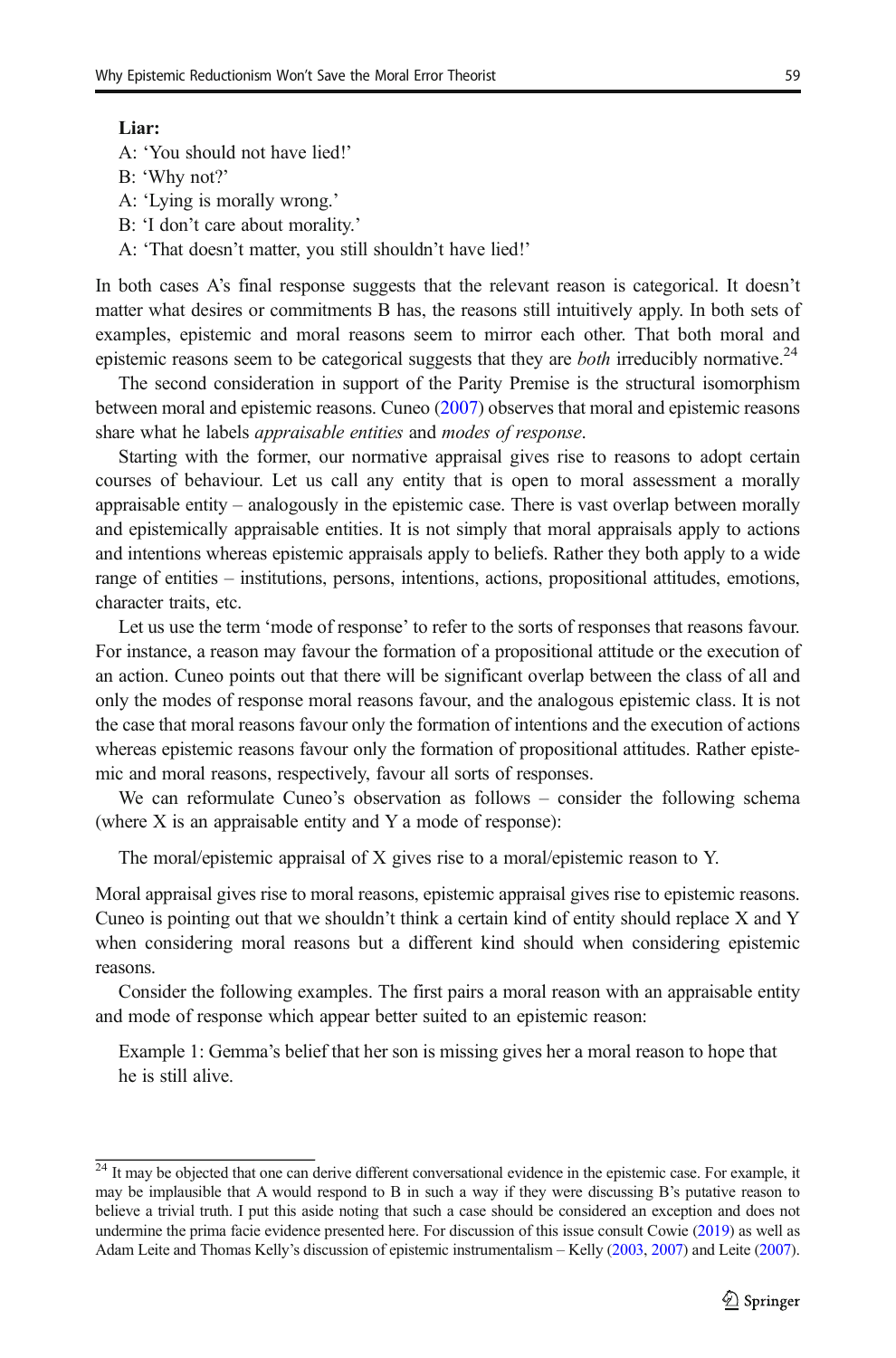The second pairs an epistemic reason with an appraisable entity and mode of response which appear better suited to a moral reason.

Example 2: Gemma's intention to help Gary through his trauma gives her an epistemic reason to call his friend and discuss how to do so.

Some moral reasons can be theoretical and some epistemic reasons practical. It seems strange to suggest that one type is irreducible whereas the other is not.

It may be objected that these considerations apply equally to paradigmatically hypothetical reasons – namely prudential reasons.<sup>25</sup> Regarding the fact that we speak about moral and epistemic reasons as if they are categorical (the first consideration) it might be pointed out that parallel data can be generated for prudential reasons. Consider:

#### Smoker:

A: 'You shouldn't smoke.' B: 'Why not? Smoking is great!' A: 'It makes your teeth yellow.' B: 'I don't care.' A: 'That doesn't matter, you still shouldn't smoke!'

The objector may claim that this is a cogent exchange, yet it doesn't speak in favour of the claim: if moral reasons are categorical, then so are prudential reasons.<sup>26</sup>

Regarding the fact that moral and epistemic reasons share appraisable entities and modes of response (the second consideration) one may point out that moral reasons share both appraisable entities and modes of response with prudential reasons. Actions (and propositional attitudes) can be both morally and prudentially (in)advisable. Both moral and prudential reasons may license a range of responses.

To this objection I give two responses. Firstly, these considerations are presented only as prima facie evidence for the Parity Premise. Secondly, it is not clear that prudential reasons are paradigmatically hypothetical.<sup>27</sup> As far as these considerations go, there is a prima facie case for the irreducibility of prudential reasons. This data suggests that we should carefully consider our view on prudential reasons.

# 6 Olson's Attack on Finlay – a Double Edged Sword

Having provided prima facie support for the Parity Premise, I now look to Ramon Das' [\(2017\)](#page-15-0) work demonstrating that Olson's authority argument against moral reductionism applies equally in the epistemic domain.<sup>28</sup> The authority argument is representative of Olson's arguments for the conceptual claim. This provides me with the resources to both combat Olson's [\(2018\)](#page-16-0) argument against the Parity Premise (§8) and formulate a master argument against the Disparity Response (§9).

Since Olson is a moral error theorist, he is committed to the authority platitudes. This leads Olson [\(2011,](#page-16-0) [2014\)](#page-16-0) to criticise Stephen Finlay's ([2008](#page-15-0), [2009,](#page-15-0) [2014](#page-15-0)) end-relational account of

 $\frac{25}{25}$  Thank you to an anonymous reader for this suggestion.<br><sup>26</sup> Note, one could claim that A's final response is unintuitive. I put this response aside since it feels less appropriate if, for example, A was noting the serious physical harm smoking does.

<sup>&</sup>lt;sup>27</sup> See Fletcher [\(2018,](#page-16-0) [forthcoming\)](#page-16-0).<br><sup>28</sup> 'Authority argument' is my label rather than Olson's.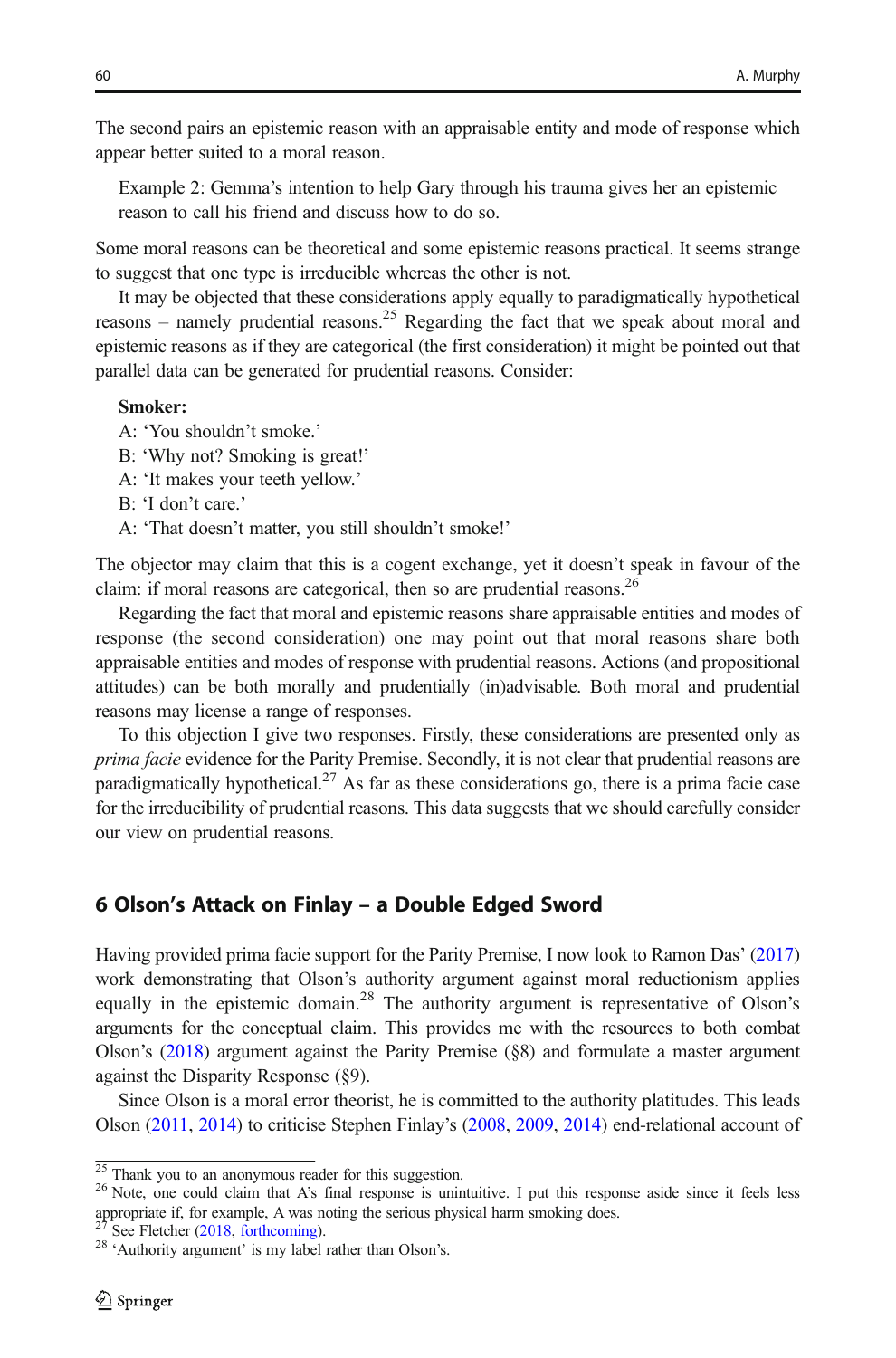moral terms and reductionism regarding moral reasons. Das has argued that Olson's objections against Finlay apply equally well in the epistemic case and that therefore Olson, by his own lights, should also view epistemic reasons as irreducibly normative. It is not the success or failure of Olson's objections to Finlay's account that is of primary importance here. Rather it is their equal applicability in the moral and epistemic domains. As I shall demonstrate in §9, this makes it difficult for moral error theorists to reject the Parity Premise.<sup>29</sup>

Finlay is a reductionist about normative reasons (and *a fortiori* about moral reasons). He presents an end-relational semantics of our moral terms, claiming that our use of language is not evidence that we understand moral reasons as irreducibly normative. For Finlay, all reasons are relative to some end. The relevant ends are not merely desires, Finlay's account accommodates reducible reasons of all sorts.<sup>30</sup> Normative reasons are understood as probabilistic explanations why something is good – *relative to some end*:

'a reason for s to  $\phi$ ' is used as elliptical for 'a reason [why it's good] for s to  $\phi$ ', and means an explanation why it's good if s  $\phi s$ .<sup>31</sup>

Olson objects that Finlay's account is not the best explanation of the apparent authority of our moral discourse.<sup>32</sup> Call this the *authority argument*. He starts by noting that cases of moral disagreement are evidence for the conceptual claim of moral error theory. In such cases we pursue moral arguments, sometimes with people who have different fundamental moral values to us. This suggests that we take moral reasons to apply even to those who have differing goals and commitments. Finlay's account must provide an alternative explanation for this phenomenon.

Finlay tries to undermine this evidence by claiming that in cases where there is disagreement, our attempts to convince each other should be understood pragmatically.<sup>33</sup> Our moral claims have pragmatic authority. They can be considered successful if they motivate others to comply with our ends. We withhold the relative ends of our moral judgements to achieve this. By withholding the relative ends from moral utterances, speakers speak as if something were true of the audience (namely that they share the withheld end).<sup>34</sup> The effect is that the speaker expresses a prescription demanding that the audience share the withheld end. For example, by omitting 'according to end e' from the claim '…you shouldn't steal that purse' I give rhetorical authority to the claim. This is an attempt to motivate you to comply with my ends – it is a rhetorical tool. The idea is that "pragmatically categorical use of normative language…[is] a particularly effective way of exerting strong prescriptive force on an agent."<sup>35</sup>

Contra this pragmatics-first approach, Olson believes that the rhetorical force of our moral claims is best explained by their semantics. Olson writes that "moral claims have rhetorical force *because* they are or entail claims about irreducibly normative reasons."<sup>36</sup> He asks us to consider two claims:

 $29$  Rowland [\(2013,](#page-16-0) p.4–5) noted a similar tension between hypotheticalist epistemic reductionism and moral error theory. I show that it applies to all forms of reductionism.<br><sup>30</sup> Consequently, arguments against it apply to reducible reasons of all forms.

<sup>&</sup>lt;sup>31</sup> (2014, p.94). <sup>32</sup> Das ([2017](#page-15-0)) also considers an argument Joyce [\(2001\)](#page-16-0) presents against Finlay which is similar to the authority argument.

 $33$  Finlay [\(2014,](#page-15-0) Ch. 8).  $34$  To speak *as if* agents share an end is to make utterances that would be co-operative, in the Gricean sense, were it the case that the end is shared.

 $35 \text{ (Finlay } 2014, \text{ p.187}).$  $35 \text{ (Finlay } 2014, \text{ p.187}).$  $35 \text{ (Finlay } 2014, \text{ p.187}).$ <br> $36 \text{ (2014, p.129)}.$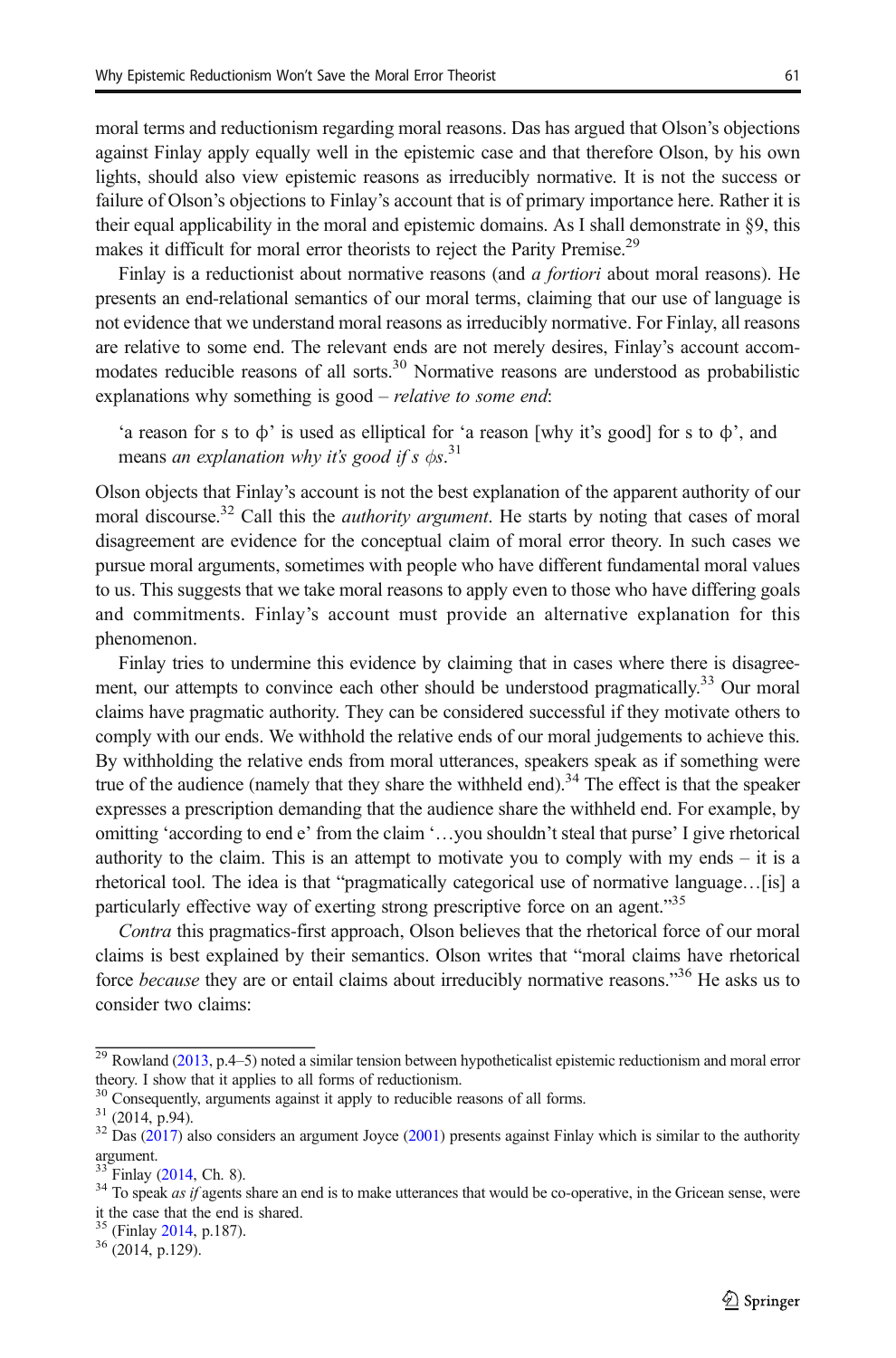Tax: 'It is morally wrong to cheat on your tax declaration.'

Spoon: 'It is bad manners to eat peas with a spoon.'

Both Spoon and Tax are, according to Finlay, relativized to a withheld end. Yet Tax has greater rhetorical force than *Spoon*. Finlay's explanation for this discrepancy is that moral ends are of greater concern to us and so we are more serious about our moral appraisals than our appraisals regarding etiquette. Olson objects that "one would expect the difference in seriousness and intransigence between moral…and etiquette claims to be reflected in the concepts we use to make them. The conceptual claim makes good on this expectation."<sup>37</sup>

Furthermore, Olson adds that it is hard to see how moral claims could maintain their greater rhetorical force if they shared conceptual status with etiquette claims. If Finlay is correct, then someone who doesn't care about the relevant end could waive Tax just as easily as they could waive *Spoon*. Yet this is intuitively not the case, and the conceptual claim gives a good explanation as to why – moral claims are irreducibly normative, etiquette claims are not. Olson applies this criticism to both hypotheticalist and conventionalist moral reductionism.<sup>38</sup>

Overall, Olson claims that it is implausible that the authority of our moral claims is purely a pragmatic matter. The crucial point is that Olson's argument applies equally well in the epistemic domain.<sup>39</sup> Consider a third claim:

Alien: 'It is irrational to believe that Tony Blair is an alien.'

Olson's complaint against Finlay was that an end-relational semantics, with a focus on pragmatics, fails to capture the authority of our moral judgements. Yet the same goes for our epistemic judgements. If *Alien* was relativized to a (withheld) end, and we thought of it as such, then we would expect the rhetorical force of *Alien* to match that of *Spoon*. Yet *Alien* has greater rhetorical force than Spoon. Furthermore, Alien would fail to retain its greater rhetorical force if it were implicitly relative. This is so for the aforementioned reason – from the perspective of someone who doesn't care for the relevant ends *Alien* would be as easy to waive as Spoon.

Independently of how powerful Olson's objection is, the crucial point is this: if Olson's argument shows that our moral discourse is best explained by an account which incor[porates](#page-16-0) the conceptual claim, then it does so regarding our epistemic discourse as well. Olson (2018) attempts to avoid this conclusion.

### 7 Olson's (Not So) New Form of Reducible Reason

Olson [\(2018\)](#page-16-0) holds that epistemic reasons are reducible. Interestingly, however, he claims that they are neither conventional, nor hypothetical. Olson uses this as the basis for an argument against the Parity Premise. If these new reducible reasons are relevantly different, then Olson can claim that they are not threatened by the *authority argument*. Olson is adopting the first of the two retorts on behalf of Disparity Responses. Combined with Olson's argument that there are no corresponding moral reasons of the same type, this yields a successful Disparity Response.

Olson focuses on something that, at first, seems peculiar to the epistemic domain – the truth norm of belief. One intuitive feature of belief is that it 'aims at truth'. As Williams [\(2004\)](#page-16-0)

 $\frac{37}{37}$  (Ibid).<br><sup>38</sup> Olson [\(2014,](#page-16-0) p.129–3).<br><sup>39</sup> As Das ([2017](#page-15-0)) pointed out.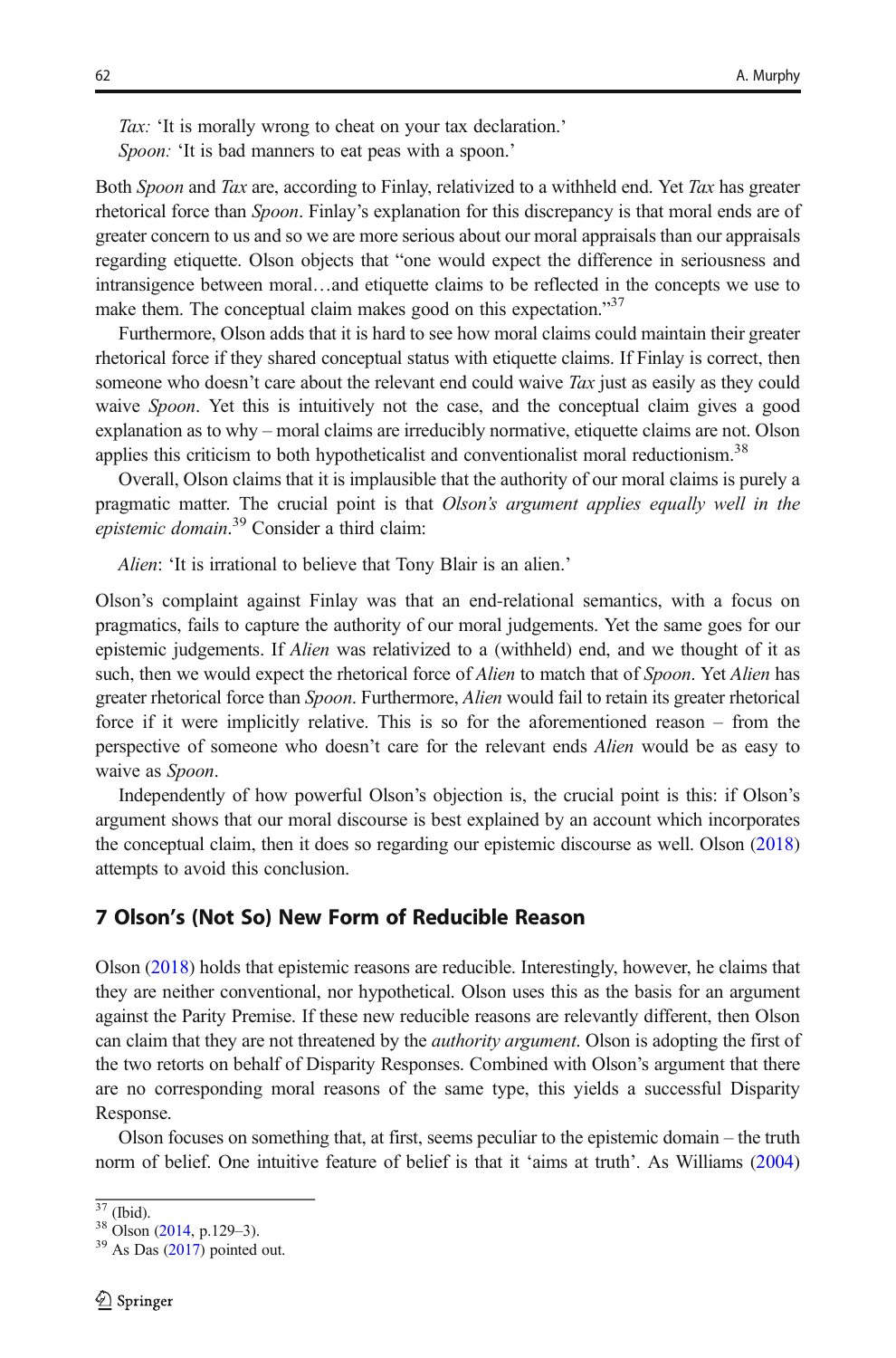explains, the idea is that it is a fatal objection to a belief that it is false. If someone accepts that a belief is false they thereby cease to have the belief (consciously). Recognising the falsity of one's belief is enough to abandon it. This is usually seen as evidence that epistemic reasons are irreducibly normative because it implies that the very practice of believing is regulated by a norm. Olson takes what looks to be an enemy of epistemic reductionism and turns it into an ally.

Olson claims that "the cognitive capacity of belief formation has a characteristic aim or function" in a similar way to the heart.<sup>40</sup> This function is to "help subjects navigate and explain the world that they find themselves in, by carrying correct…information about subjects' surroundings."<sup>41</sup> For a belief to fulfil its function properly it must be formed in accordance with the appropriate epistemic norms. We can thus say that a belief is well-formed, given the function of belief, if it is, for example, based on evidence. Olson gives the following definition:

for a consideration, E, to be an epistemic reason for an agent to believe that p is for it to be the case that were the agent to believe that p on the basis of E, the agent's belief that p would be, to that extent, well-formed, or as it ought functionally to be.<sup>42</sup>

Epistemic reasons are reducible because it is an open question whether it "ought to be that the entity fulfils that function or whether there are reasons for agents to ensure that... [it does]."<sup>43</sup> Similarly, it is an open question whether Messi should engage in the activity of soccer, where doing so makes various conventional reasons apply to him. It is not an open question whether irreducible reasons apply. On this account, error theorists about irreducibly normative reasons can claim that there is a truth norm governing belief since this is "simply to say that a cognitive system in which individual beliefs are based on evidence [for example] is, to that extent, well-functioning."<sup>44</sup>

For this understanding of epistemic reasons to be useful to Olson in building a disparity response it must not have a moral analogue. Moral error theorists do discuss the function of morality however (my italics):

…part of the reason why moral thought and talk evolved is their coordinating and regulative *functions* that are highly useful from an evolutionary perspective.<sup>45</sup> The function of morality is primarily to counteract this limitation of men's sympathies.<sup>46</sup> Morality, I will argue, *functions* to bolster self-control.<sup>47</sup>

Alert to this, Olson considers the potential for an analogous argument for the reducibility of moral reasons. The idea would be that moral judgements (qua moral judgements) have a characteristic function(s) which support the view that moral reasons are reducibly normative. Olson claims that this analogy fails and that a disparity holds between epistemic and moral reasons. He argues that though the function of belief supports a particular view of reasons for belief, "it is not clear how a view of the characteristic function of *moral judgements* could support any kind of view of *moral reasons* – a category that includes reasons for actions and reason for attitudes other than [and including] belief – and not just a view of reasons for moral judgements."<sup>48</sup>

<sup>40</sup> Olson [\(2018,](#page-16-0) p.12).<br>
41 (ibid, p.13).<br>
42 (Ibid, p.14).<br>
43 (Ibid, p.14).<br>
44 (Ibid, p.14).<br>
45 Olson [\(2014,](#page-16-0) p.128).<br>
46 Mackie (1977[/1990,](#page-16-0) p.108).<br>
47 Joyce [\(2001,](#page-16-0) p.181).<br>
48 (2018, p.19).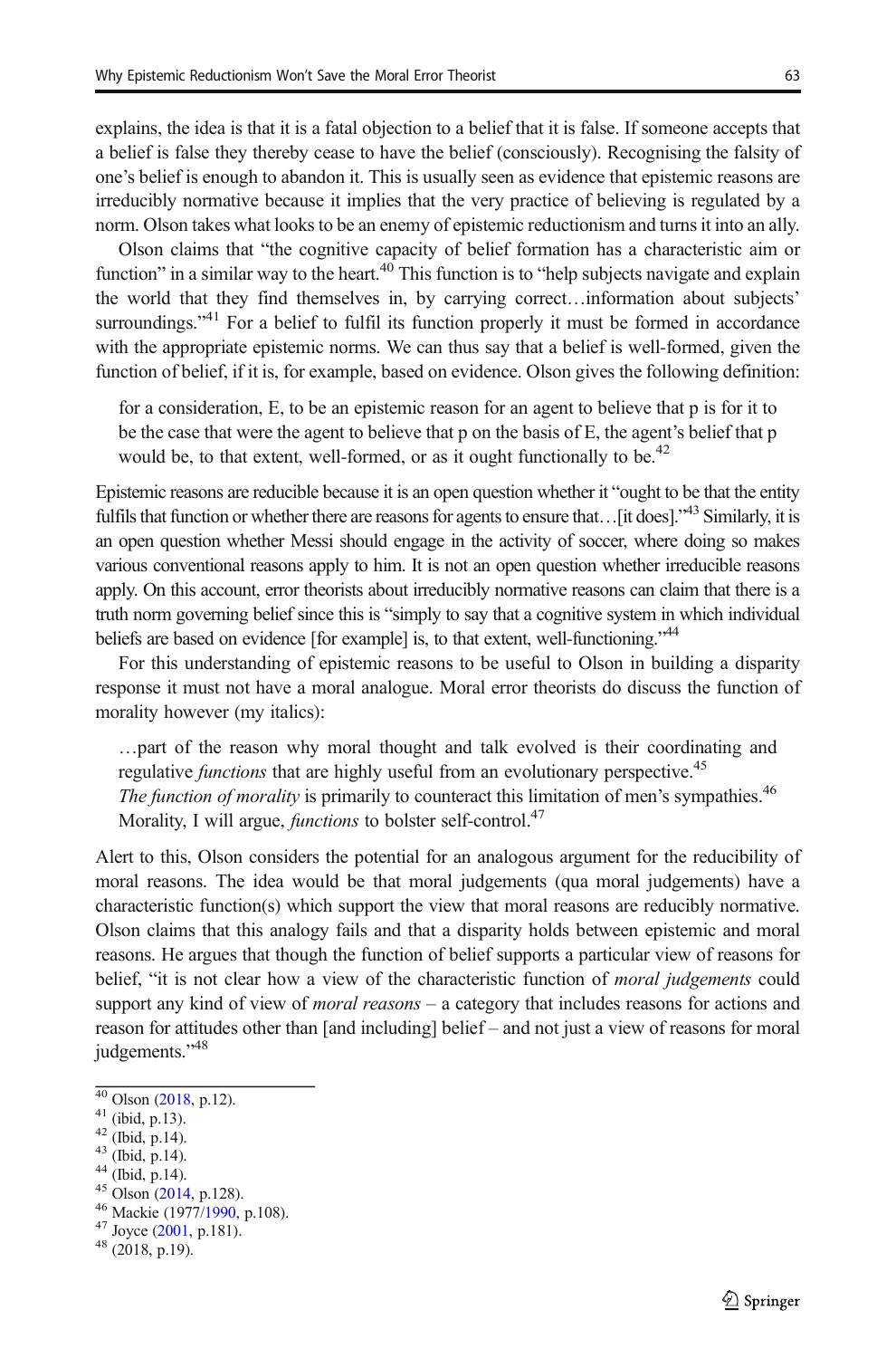Furthermore, Olson adds that it is partly the irreducible normativity of our moral concepts which enables moral judgements to fulfil their functions of "promoting cooperation, solving coordination problems, and blocking weakness of will."<sup>49</sup>

#### 8 Responding to Olson's New Suggestion

Olson's disparity response has two parts:

- 1. Create a profile for epistemic reasons that makes them immune to his arguments against moral reductionism.
- 2. Show that moral reasons do not share this profile.

Correspondingly, I present two responses to Olson's new suggestion. I start by demonstrating that Olson's new account of epistemic reasons makes them a species of a genus – standards reasons. I then, as my first response, show that Olson's authority argument against moral reductionism applies to standards reasons and so to epistemic reasons as he has cast them. This objection targets the first half of Olson's disparity response and is an extension of Das' [\(2017\)](#page-15-0) argument discussed above. My second response is to argue that an analogous account of moral reasons is conceivable and to question why it is less plausible than its epistemic analogue. This undermines the second half of Olson's disparity response. Overall, Olson's new account of epistemic reasons fails to demonstrate a disparity between epistemic and moral reasons.

Let us call reasons reducible to claims about the performance of an entity as compared to its function, *functional* reasons. Functional reasons are not, in any important sense, new or different. Conventional reasons and functional reasons are two species of a common genus: reasons reducible to claims about standards or, *standards* reasons.<sup>50</sup>

Consider how the reducibility of both conventional and functional reasons is demonstrated. In both cases we reduce these reason claims to descriptive claims matching performance to a standard, namely a standard which isn't compulsory. Consider the following:

- 1. Conventional: You shouldn't use your hands during a soccer game. This reduces to the claim: using your hands violates the rules (conventions) of soccer. Since this is a descriptive claim, the reason is reducible.
- 2. Functional: You should believe in accordance with evidence. On Olson's analysis this reduces to the claim: were you to believe in accordance with evidence, your beliefs would be well-formed according to their function. Since this is a descriptive claim, the reason is reducible.

For a belief to be well-formed according to its function is simply for it to match up to a certain set of standards. Central to the reducibility of both conventional and functional reasons is the notion of standards. Whether the standard is set by convention or by function is irrelevant. To demonstrate that the notion of a standards reason is not an empty catch-all for any type of reducible reason consider again hypothetical reasons.

 $\frac{49}{50}$  (Ibid).<br><sup>50</sup> My terminology departs from Olson's.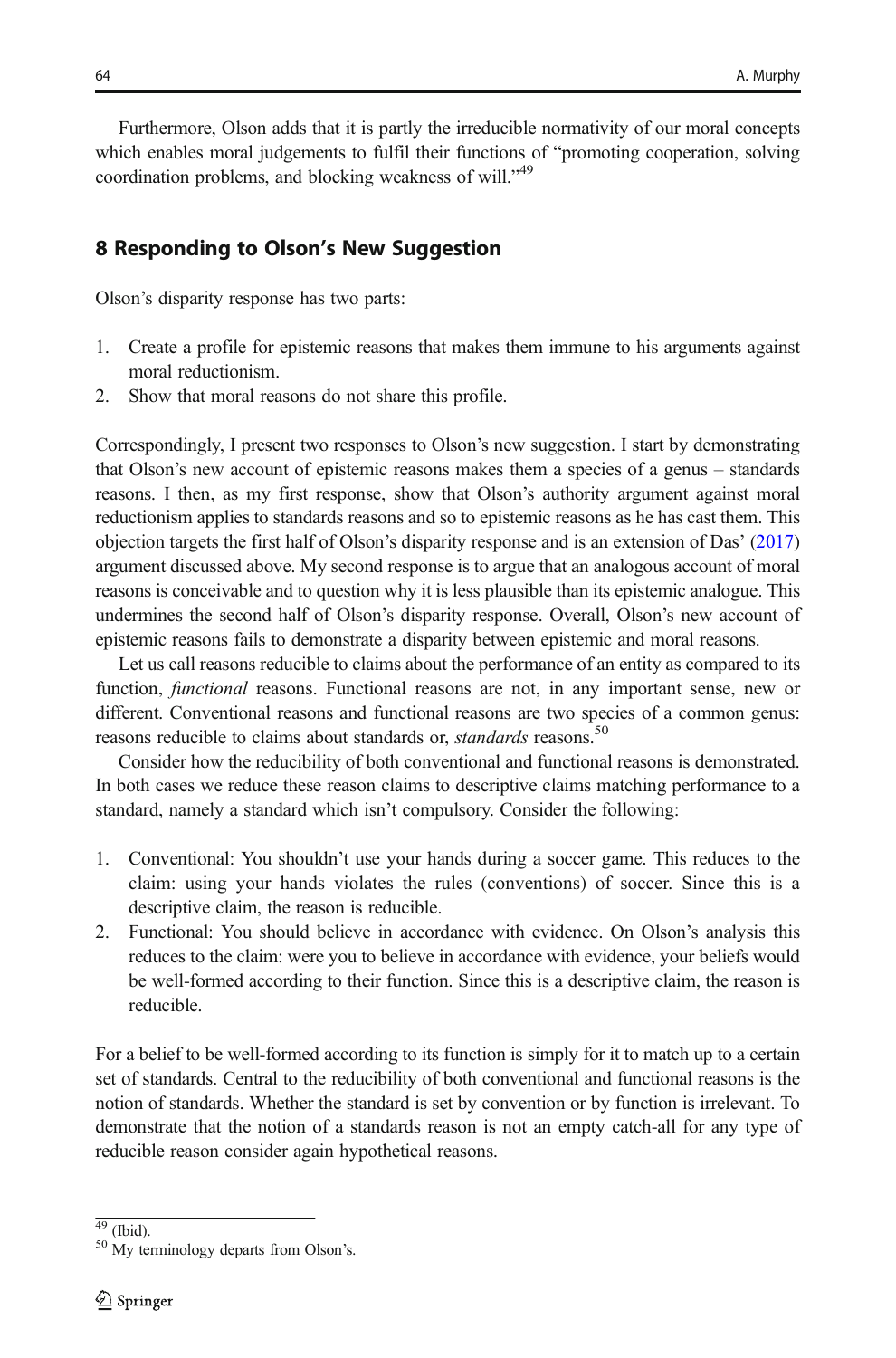3. Hypothetical: You should take the M11. This is understood as: If you desire to go to Cambridge, then you should take the M11. This reduces to: taking the M11 would further the satisfaction of your desire to get to Cambridge.

This cannot be understood as: the standards of your desires are such that taking the M11 would satisfy your desires. It is both unnatural and incorrect to say that the standards of your desires make it such that a certain action constitutes an effective means towards satisfying them. Rather it is the desires themselves. $51$ 

Having shown that functional reasons are standards reasons I now demonstrate that Olson's authority argument applies to standards reasons. Olson's argument against moral reductionism applies to conventional reasons because conventional reasons are a species of standards reason. It is the genus, rather than the species, which Olson's [\(2014\)](#page-16-0) argument targets.

If moral or epistemic claims, such as  $Tax$  or *Alien*, were, in fact, claims about how certain courses of behaviour match up to certain standards, then they would lack the rhetorical strength that they intuitively have. This would be the case for the reason discussed above  $-$  if these claims reduce to claims about standards, ones which we are not obliged to adopt, then we can legitimately waive them if we do not care for these standards. If you didn't care for the relevant standards, then Tax or Alien would be just as easy to waive as *Spoon*. Intuitively, however, they are not. The intuitively stronger rhetorical force of  $Tax$  or Alien is better explained by the conceptual claim. The authority argument applies to standards reasons. As such it applies to Olson's new form of epistemic reductionism. This constitutes my first response to Olson.<sup>52</sup>

The second response is to point out that it seems plausible that one can tell a story for moral reasons that is analogous to the one Olson tells regarding epistemic reasons. Olson argued against this by claiming that no function of moral judgements (qua moral judgements) could support any kind of view of moral reasons since moral reasons are so wide ranging.<sup>53</sup> Firstly, as seen in §5, there is evidence that epistemic reasons also include reasons for actions and reasons for attitudes other than, and including, belief.<sup>54</sup> This is not the key disanalogy Olson needs. Secondly, Olson claims that it is the irreducibly normative nature of our moral judgements that make it possible for them to fulfil their function of social co-ordination. It is unclear why this is true for the moral case but not the epistemic. The authority argument applies in the epistemic case also.

Here Olson relies on his functional story. The notion of *function* Olson uses in the epistemic case is not meant to be a fundamentally normative one – otherwise epistemic reasons would be irreducibly normative. Rather the idea is that beliefs have a biological function which can be explained with a descriptive evolutionary story: having correct beliefs about the world helps us to navigate it and therefore to survive and reproduce.

There is reason to doubt whether the function of belief is, in fact, to accurately represent reality.<sup>55</sup> Putting this aside, however, it seems that an evolutionary story regarding function can be crafted for moral claims too. The function of moral judgements is to help social coordination and co-operation. For example, consider the maxim: one should not break promises.

<sup>&</sup>lt;sup>51</sup> One might be unconvinced by this and think that hypothetical reasons are a species of standards reasons too. This would not threaten the overall argument since I go on to demonstrate that the authority argument applies to standards reasons.

<sup>&</sup>lt;sup>52</sup> This is an extension of Das' ([2017](#page-15-0)) argument.<br><sup>53</sup> [\(2018,](#page-16-0) p.19).<br><sup>54</sup> Mirroring Olson's phrasing (2018, p.19).<br><sup>55</sup> Hoffman et al. [\(2015](#page-16-0)).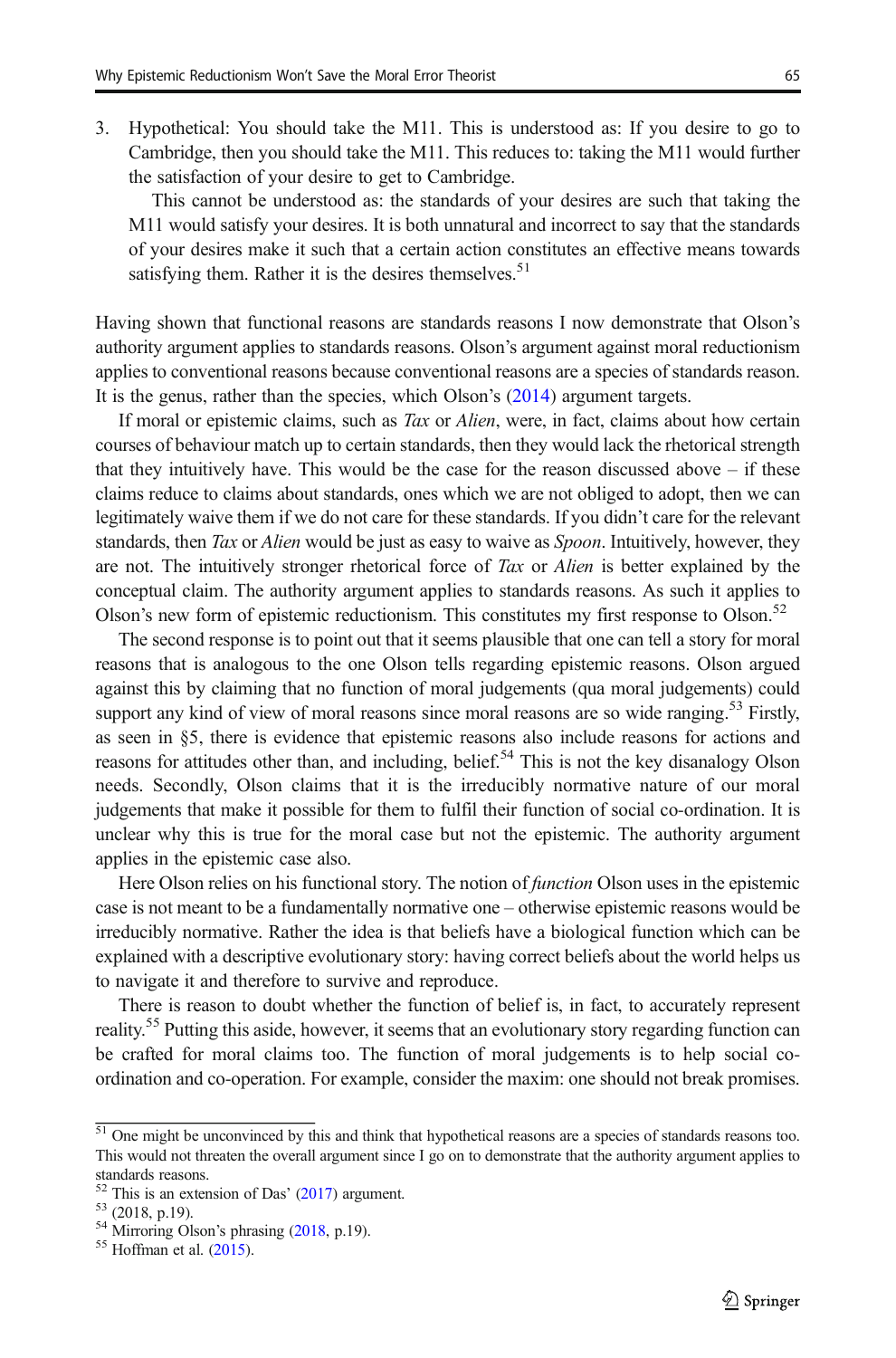The agreement not to break promises and the condemnation of those who do is plausibly advantageous in an evolutionary sense. An evolutionary story about how this general maxim supports social co-operation is conceivable.

The maxim need not be irreducibly normative either. It is an open question whether it ought to be that moral judgements promote social co-operation or that agents have reason to ensure that they do. It is evolutionarily advantageous that they do. Yet we are not required to make it so. Olson [\(2018\)](#page-16-0) points us back to his arguments against Finlay when claiming that it is the irreducible normativity of moral concepts that enable moral judgements to fulfil their function. As we have seen, however, these arguments apply equally to the epistemic case, even with epistemic reasons understood functionally. As such these arguments are no use in arguing for disparity.

Perhaps the point is best put as a challenge. If Olson's [\(2014\)](#page-16-0) authority argument applies in the epistemic case, then it does not show that the function of belief grounds a certain account of epistemic reasons but that the function of moral judgement doesn't ground an analogous account of moral reasons. If moral and epistemic reasons are structurally isomorphic, then neither does Olson's claim that moral judgments fail to support any particular view of moral reasons because of their breadth. I wish to remain neutral on what the correct evolutionary story is for the development of moral and epistemic norms and so I present a challenge to Olson: explain why such a story of moral reasons is implausible in a way that demonstrates the disparity between moral and epistemic reasons.

We have two arguments against Olson's [\(2018](#page-16-0)) disparity response. The first is that functional reasons are not different enough to be immune from the argument Olson himself proposes against the moral reductionist. Olson's authority argument applies to his new account of epistemic reasons. The second is that the claim that an analogous account of moral reasons cannot be created is, at least, under supported.

It may be objected that the function of moral judgements proposed above is significantly less determinate than the function of beliefs. That the function of belief is to track truth makes it clear what our epistemic reasons are. Yet the same is not true in the moral case since the function of promoting co-operation is too amorphous. In response I note that even though \*promoting social co-operation\* may be an amorphous function it is enough to show that we have at least some moral reasons – like not randomly killing – and the existence of some moral reasons is enough to refute moral error theory.<sup>56</sup> I now give a diagnosis of Olson's failure and extract a master argument against the Disparity Response.

#### 9 Diagnosis and the Master Argument

Olson's arguments for the conceptual claim are not merely arguments against moral reductionism, they are arguments against normative reductionism. A reason is reducible iff it can be reduced to a descriptive claim linking a course of behaviour to either a standard or a desire. Furthermore, reducible reasons are applicable to agents iff they choose to adopt the relevant standard or desire (which they are not obliged to). This explains why reducible reasons are neither categorical, nor queer.

It also explains why the *authority argument*, as well as others, applies to reductionist accounts. These arguments point out that a reductionist understanding of our moral discourse

<sup>&</sup>lt;sup>56</sup> Thanks to Bart Streumer for this.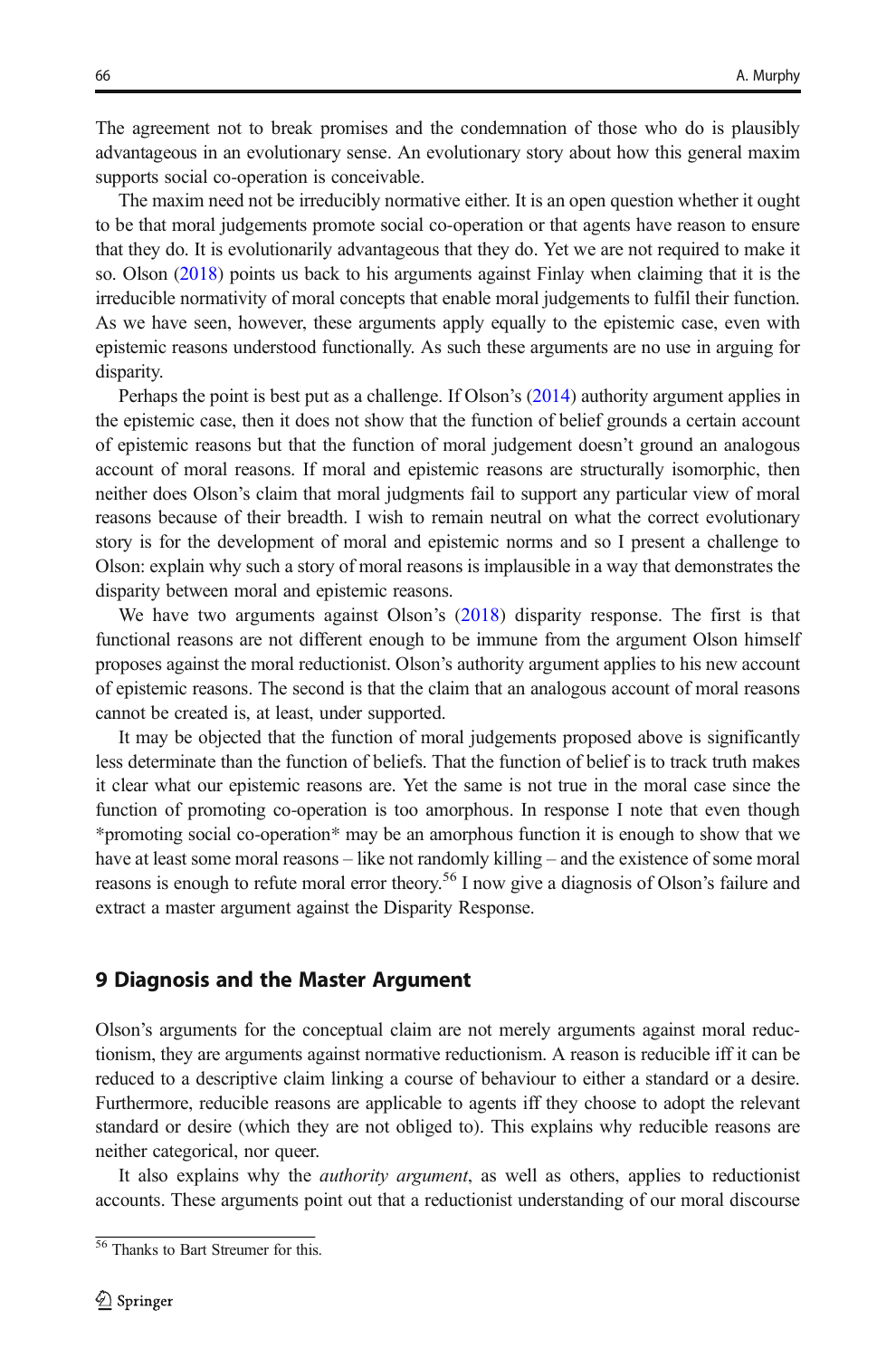fails to secure the apparent authority of moral claims. The difficulty is that they apply equally in the epistemic domain. Note that the authority argument for the conceptual claim is not idiosyncratic. Moral error theorists argue for the conceptual claim by presenting an inference to the best explanation. They attempt to show that the best explanation of the relevant mental and linguistic phenomena (i.e. our moral discourse and thought) is that we take moral reasons to apply to us independently of our desires and commitments. This is easily the most prominent strategy for supporting the conceptual claim.<sup>57</sup>

Olson's account of epistemic reasons as functional is an attempt to explain the universal authority of our epistemic claims whilst maintaining that epistemic reasons are reducible. He does this by relying on the constitutive truth norm of belief: beliefs essentially have the function of carrying correct information (being true) to aid the agent in navigating the world. Since we are all believers, we all have beliefs which are regulated by the functional standards of belief formation. This results in universally applicable, but reducible, epistemic reasons. Since no such functional reasons are available in the moral domain we have the makings of an argument against the Parity Premise.

My analysis of Olson's [\(2018\)](#page-16-0) account of epistemic reasons gives us reason to think that an analogous functional analysis of moral reasons is equally conceivable. Combined with my reapplication of the *authority argument*, this refutes Olson's argument against the Parity Premise. Olson was concerned that Finlay's account failed to secure the intuitive authority of the claims involved. Yet the same is true of Olson's ([2018](#page-16-0)) account of epistemic reasons.

Olson ([2018](#page-16-0)) has failed to balance universal applicability with reducibility. To see this, consider this response to his new suggestion: "I agree that beliefs are essentially regulated by the truth norm. But what if I do not wish to believe? Rather I shall *shmelieve*. Shmelieving, as a practice, doesn't involve regulation by the truth norm."

This response accepts that the standards of belief formation are such that beliefs are well formed iff they are regulated by the truth norm but disengages from the practice of believing. It would be analogous to one accepting that as an outfield soccer player one cannot use one's hands, whilst abandoning the activity of soccer altogether. The waivability of reducible reasons concerned Olson [\(2014\)](#page-16-0) and it has come back to bite him.

Crucially, this paves the way for the master argument. The very arguments moral error theorists use to motivate the conceptual claim prohibit an appeal to the Disparity Response. One might be tempted to claim that though our epistemic claims are not as authoritative as we thought, this is not concerning. Rather this veneer of authority, this fugitive thought, should be debunked.<sup>58</sup> This option, however, is unavailable to the moral error theorist. She argues for the conceptual claim by claiming that the best explanation of our moral discourse is that our common-sense conception of moral claims includes the authority platitudes. These arguments apply equally in the epistemic domain. The error theorist, by arguing for the conceptual claim in the moral domain, prohibits herself from adopting epistemic reductionism.<sup>59</sup>

Olson attempted to avoid the master argument by presenting epistemic reasons as a new type of reducible reason which was meant to be immune from arguments like the *authority* argument. He failed because these reasons are not different enough to enjoy such immunity. Furthermore, he has not shown that moral reasons cannot be presented in the same light. As

 $\frac{57}{57}$  Consider Joyce [\(2011,](#page-16-0) p.527–9), Olson [\(2014](#page-16-0), p.130–135) and Mackie (1977[/1990,](#page-16-0) p.31–5).<br>
<sup>58</sup> Foot's ([1972](#page-16-0)).<br>
<sup>59</sup> This can be found in Das [\(2017](#page-15-0)).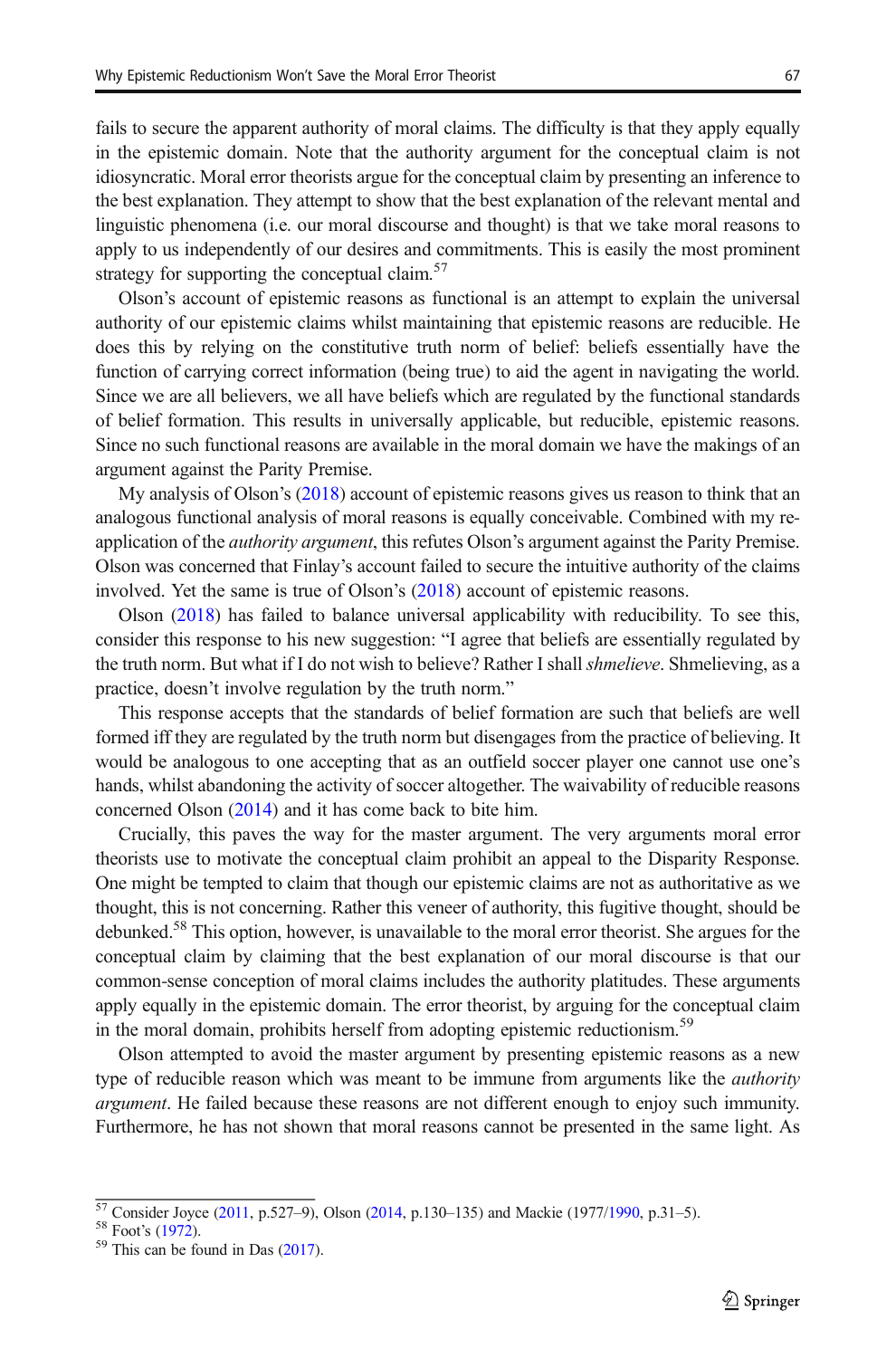<span id="page-15-0"></span>such, he has given insufficient evidence to suggest that they ground disparity between moral and epistemic reasons.

The moral error theorist's arguments for the conceptual claim prohibit an appeal to the Disparity Response. This is the master argument against Disparity Responses to the epistemic companions in guilt strategy.

#### 10 Conclusion

I have presented an argument against the Disparity Response to the epistemic companions in guilt strategy. There are two options in response. One can find a startingly different profile for epistemic reasons that make them immune from arguments like the authority argument. This is what Olson [\(2018\)](#page-16-0) attempted to do and I have argued that his attempt failed. Alternatively, one can find more fine-grained arguments for the conceptual claim – ones that apply only to moral reasons and not to epistemic reasons.

The epistemic companions in guilt argument only has two premises. I have argued that the error theorist shouldn't reject the Parity Premise. The only other option is to reject the Epistemic Existence premise.

We have reached an impasse – either moral error theory is false or epistemic error theory is true. The epistemic companions in guilt strategy puts serious pressure on the moral error theorist. I have shown that the only way for the moral error theorist to respond is to endorse epistemic error theory – this is the unappealing path the moral error theorist must take.

Open Access This article is licensed under a Creative Commons Attribution 4.0 International License, which permits use, sharing, adaptation, distribution and reproduction in any medium or format, as long as you give appropriate credit to the original author(s) and the source, provide a link to the Creative Commons licence, and indicate if changes were made. The images or other third party material in this article are included in the article's Creative Commons licence, unless indicated otherwise in a credit line to the material. If material is not included in the article's Creative Commons licence and your intended use is not permitted by statutory regulation or exceeds the permitted use, you will need to obtain permission directly from the copyright holder. To view a copy of this licence, visit http://creativecommons.org/licenses/by/4.0/.

### References

Bedke M (2010) Might all normativity be queer? Australas J Philos 88(1):41–58

- Brink D (1984) Moral realism and the sceptical arguments from disagreement and queerness. Australas J Philos 62(2):111–125
- Broome J (2013) Rationality through reasoning. Wiley-Blackwell, Malden
- Cowie C (2014) Why companions in guilt arguments won't work. Philos Q 64(256):407–422

Cowie C (2016) Good news for moral error theorists: a master argument against companions in guilt strategies. Australas J Philos 94(1):115–130

- Cowie C (2019) Morality and epistemic judgement. Oxford University Press, Oxford
- Cuneo T (2007) The normative web: an argument for moral realism. Oxford University Press, New York
- Cuneo T (2016) Destabilising the error theory. In: Granjer and Schmechtig (ed) Epistemic reasons, norms and goals. De Gruyter, Boston, pp 71–94
- Das R (2017) Bad news for moral error theorists: there is no master argument against companions in guilt strategies. Australas J Philos 95(1):58–69
- Finlay S (2008) The error in the error theory. Australas J Philos 86(3):347–369
- Finlay S (2009) Oughts and ends. Philos Stud 143(3):315–340

Finlay S (2014) Confusion of tongues: a theory of normative language. Oxford University Press, New York